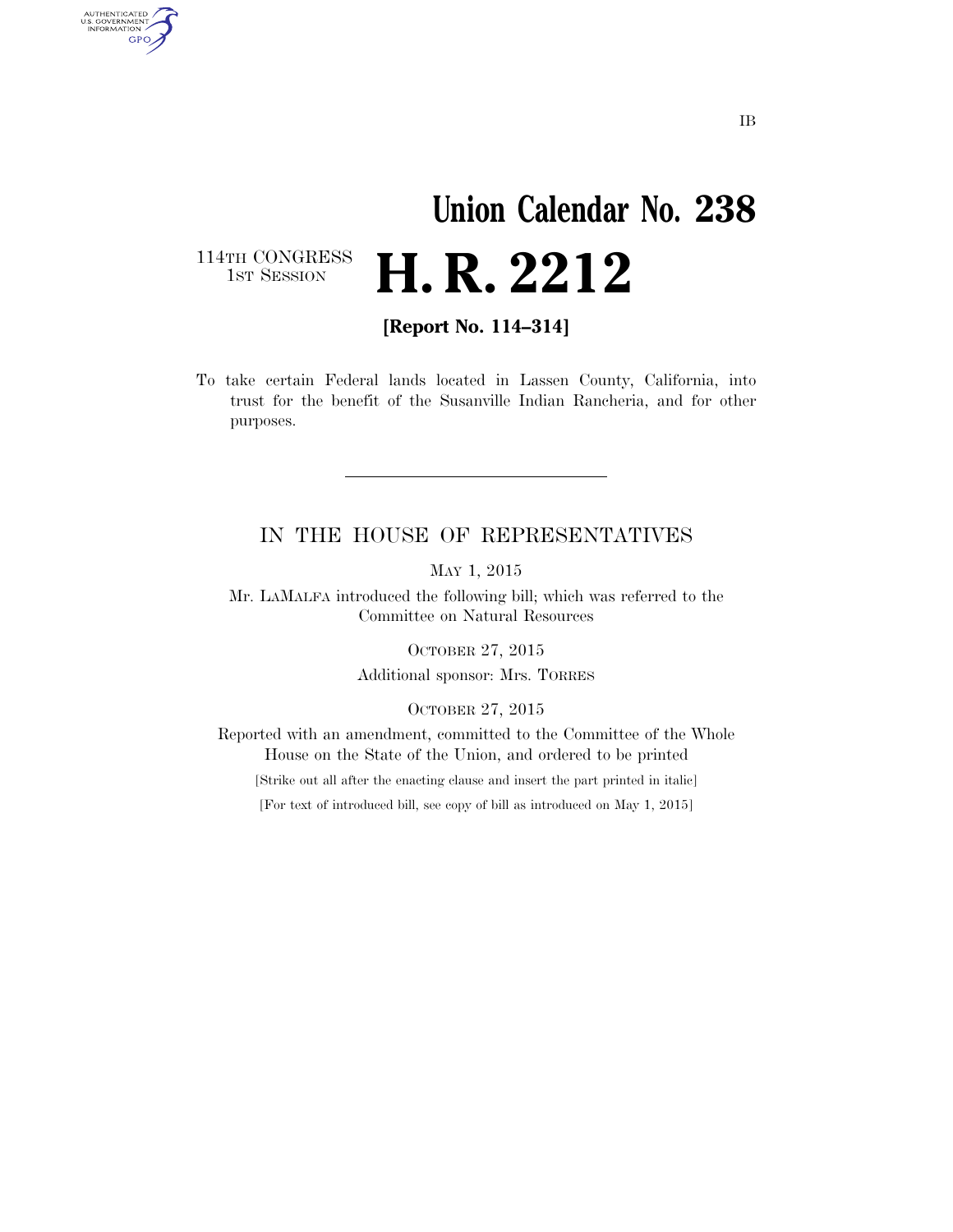## **A BILL**

2

To take certain Federal lands located in Lassen County, California, into trust for the benefit of the Susanville Indian Rancheria, and for other purposes.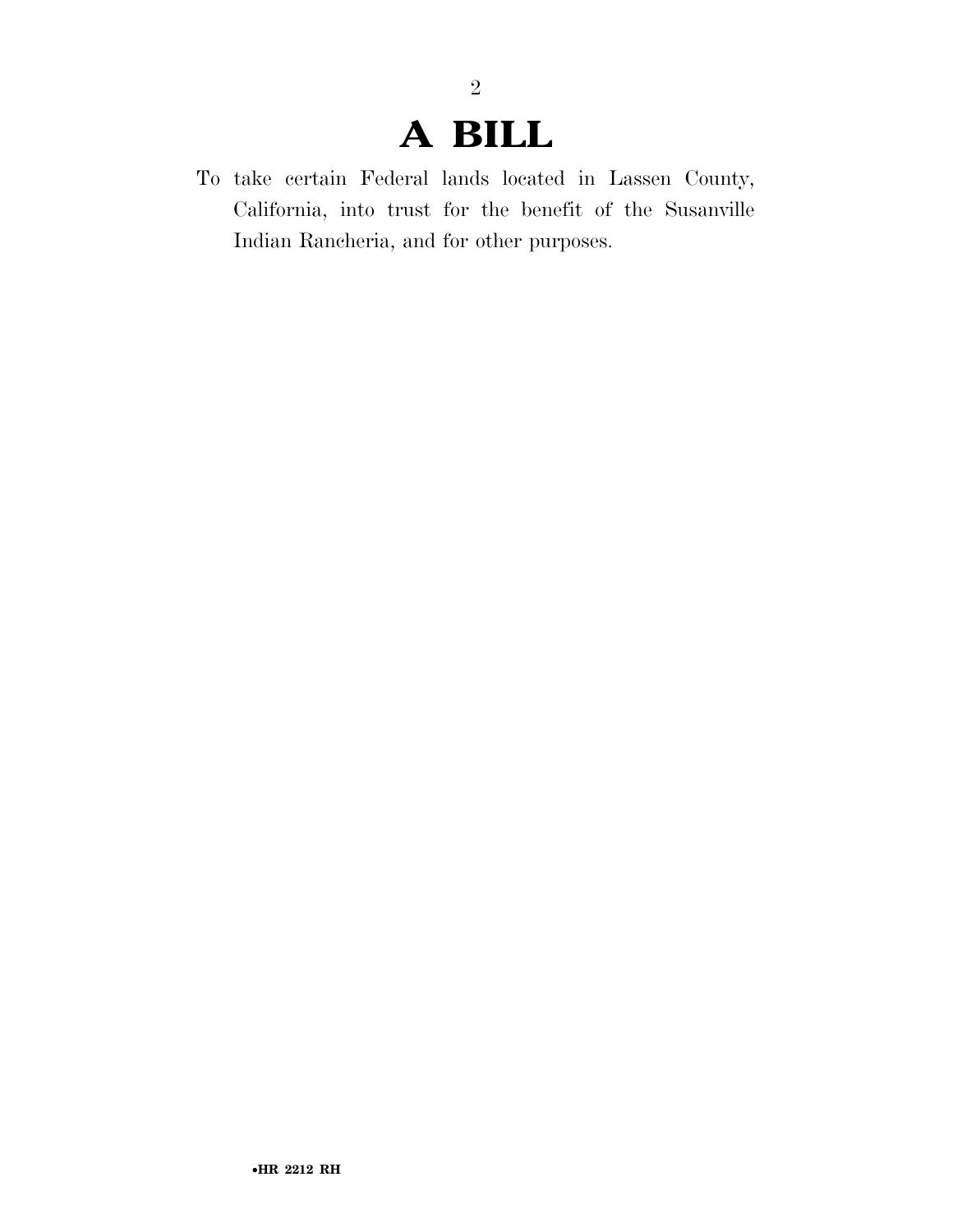*Be it enacted by the Senate and House of Representa- tives of the United States of America in Congress assembled, SECTION 1. LAND INTO TRUST FOR THE SUSANVILLE IN-DIAN RANCHERIA.* 

 *(a) IN GENERAL.—The land described in subsection (b) is hereby taken into trust for the benefit of the Susanville Indian Rancheria, subject to valid existing rights.* 

 *(b) LAND DESCRIPTION.—The land taken into trust pursuant to subsection (a) is the approximately 301 acres of Federal land under the administrative jurisdiction of the Bureau of Land Management identified as ''Conveyance Boundary'' on the map titled ''Susanville Indian Rancheria Land Conveyance'' and dated December 31, 2014.* 

 *(c) GAMING.—Class II and class III gaming under the Indian Gaming Regulatory Act (25 U.S.C. 2701 et seq.) shall not be allowed at any time on the land taken into trust pursuant to subsection (a).*